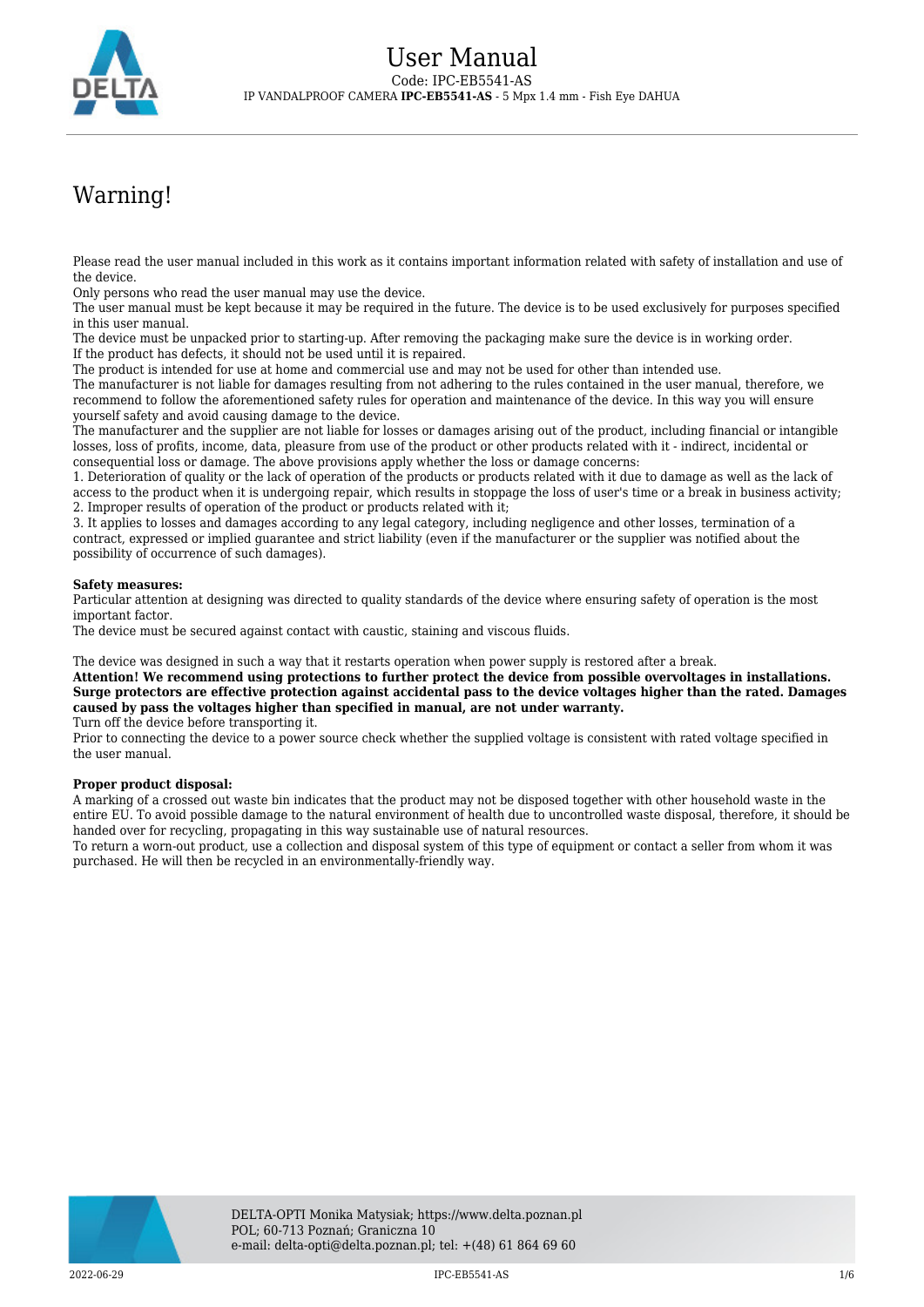



IP camera with "fish eye" wide-angle lens. PoE powering possibility, compatible with the 802.3af standard makes the device more universal and easier to install.

| Standard:                 | TCP/IP                                                                                                                                                                            |
|---------------------------|-----------------------------------------------------------------------------------------------------------------------------------------------------------------------------------|
| Sensor:                   | 1/2.7 " Progressive Scan CMOS                                                                                                                                                     |
| Matrix size:              | 5 Mpx                                                                                                                                                                             |
| Scanning system:          | Progressive                                                                                                                                                                       |
| Resolution:               | 2592 x 1944 - 5 Mpx,<br>2048 х 1536 - 3 Мрх,<br>1600 x 1200 - UXGA,<br>$1280 \times 960 - 1.3$ Mpx,<br>1280 x 720 - 720p                                                          |
| Lens:                     | 1.4 mm - Fish Eye / F2.6                                                                                                                                                          |
| View angle:               | 180 °                                                                                                                                                                             |
| S/N ratio:                | $> 56$ dB                                                                                                                                                                         |
| RS-485 interface:         | $\overline{\phantom{0}}$                                                                                                                                                          |
| Image compression method: | H.265+/H.265/H.264+/H.264/MJPEG                                                                                                                                                   |
| Alarm inputs / outputs:   | 1/1                                                                                                                                                                               |
| Audio:                    | · Microphone built-in,<br>• External microphone input,<br>· Audio output,<br>• Bi-directional audio streaming support                                                             |
| Main stream frame rate:   | 25 fps @ 5 Mpx                                                                                                                                                                    |
| Network interface:        | 10/100 Base-T (RJ-45)                                                                                                                                                             |
| Network protocols:        | IPv4/IPv6, HTTP, HTTPS, TCP, UDP, ARP, RTP, RTSP, RTCP, RTMP, SMTP, FTP,<br>SFTP, DHCP, DNS, DDNS, QoS, UPnP, NTP, Multicast, ICMP, IGMP, NFS, PPPoE,<br><b>SNMP, IEEE 802.1x</b> |
| Memory card slot:         | Micro SD memory cards up to 256GB support (possible local recording)                                                                                                              |



DELTA-OPTI Monika Matysiak; https://www.delta.poznan.pl POL; 60-713 Poznań; Graniczna 10 e-mail: delta-opti@delta.poznan.pl; tel: +(48) 61 864 69 60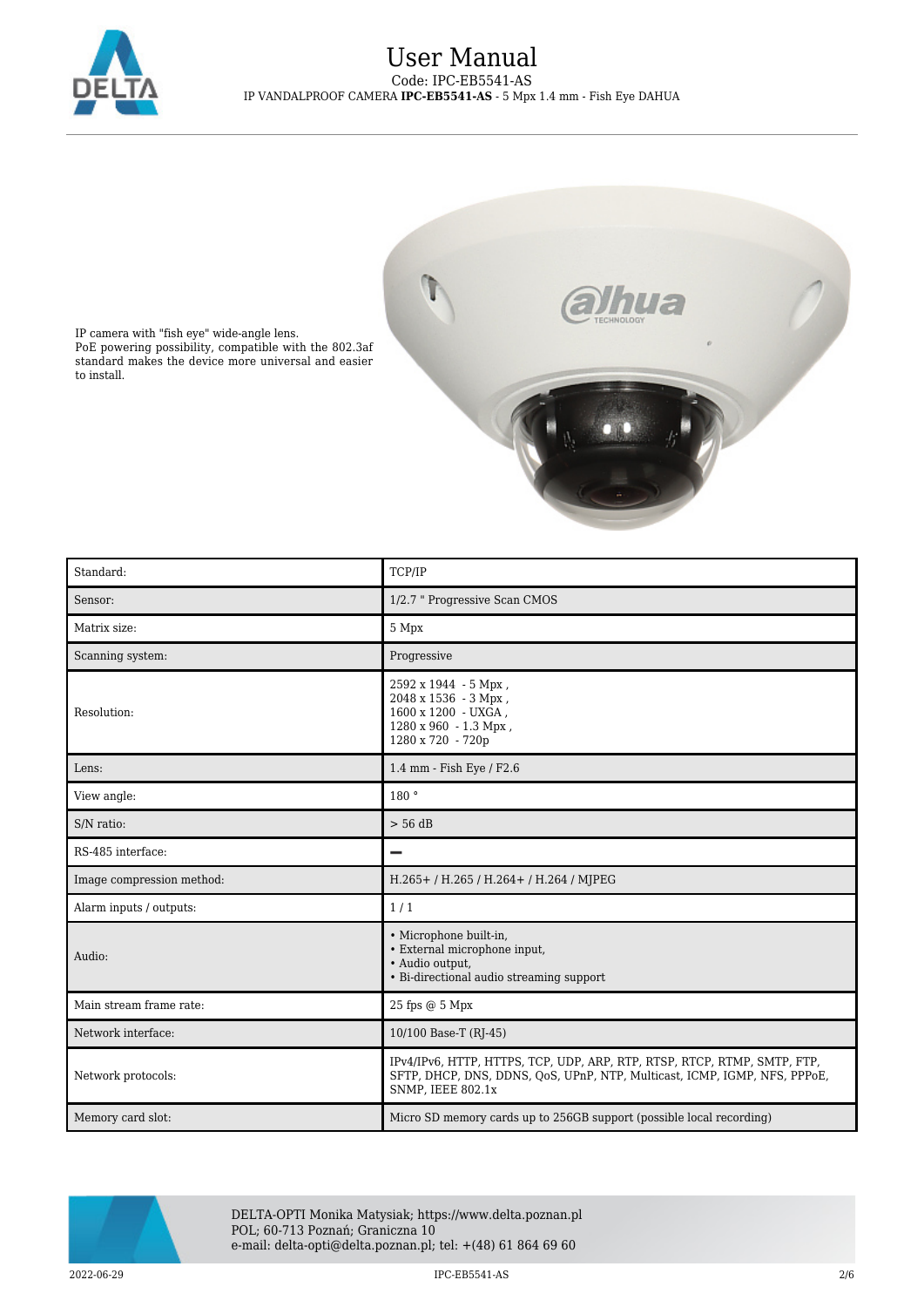

## User Manual Code: IPC-EB5541-AS IP VANDALPROOF CAMERA **IPC-EB5541-AS** - 5 Mpx 1.4 mm - Fish Eye DAHUA

| Mobile phones support:         | Port no.: 37777 or access by a cloud (P2P)<br>• Android: Free application DMSS<br>• iOS (iPhone): Free application <b>DMSS</b>                                                                                                                                                                                                                                                                                                                                                                                                                                                                   |
|--------------------------------|--------------------------------------------------------------------------------------------------------------------------------------------------------------------------------------------------------------------------------------------------------------------------------------------------------------------------------------------------------------------------------------------------------------------------------------------------------------------------------------------------------------------------------------------------------------------------------------------------|
| Default IP address:            | 192.168.1.108                                                                                                                                                                                                                                                                                                                                                                                                                                                                                                                                                                                    |
| Default admin user / password: | $admin / -$<br>The administrator password should be set at the first start                                                                                                                                                                                                                                                                                                                                                                                                                                                                                                                       |
| Web browser access ports:      | 80, 37777                                                                                                                                                                                                                                                                                                                                                                                                                                                                                                                                                                                        |
| PC client access ports:        | 37777                                                                                                                                                                                                                                                                                                                                                                                                                                                                                                                                                                                            |
| Mobile client access ports:    | 37777                                                                                                                                                                                                                                                                                                                                                                                                                                                                                                                                                                                            |
| Port ONVIF:                    | 80                                                                                                                                                                                                                                                                                                                                                                                                                                                                                                                                                                                               |
| <b>RTSP URL:</b>               | rtsp://admin:hasło@192.168.1.108:554/cam/realmonitor?channel=1&subtype=0 -<br>Main stream<br>rtsp://admin:haslo@192.168.1.108:554/cam/realmonitor?channel=1&subtype=1 - Sub<br>stream                                                                                                                                                                                                                                                                                                                                                                                                            |
| <b>WEB</b> Server:             | Built-in                                                                                                                                                                                                                                                                                                                                                                                                                                                                                                                                                                                         |
| Max. number of on-line users:  | 20                                                                                                                                                                                                                                                                                                                                                                                                                                                                                                                                                                                               |
| ONVIF:                         | ✓                                                                                                                                                                                                                                                                                                                                                                                                                                                                                                                                                                                                |
| Main features:                 | • WDR - 120 dB - Wide Dynamic Range<br>· 3D-DNR - Digital Noise Reduction<br>• ROI - improve the quality of selected parts of image<br>• Possibility to change the resolution, quality and bit rate<br>• Time mark and image description<br>· Privacy zones - max. 4<br>• Motion Detection - max. 4 zones<br>• Heat map - the selection in the image by corresponding colors the areas with<br>different traffic<br>• Configurable: brightness, contrast, saturation<br>• IVS analysis : crossing the line (tripwire), intrusion, people counting - support for 4<br>independent detection areas |
| Power supply:                  | $\cdot$ PoE (802.3af),<br>$\cdot$ 12 V DC / 280 mA                                                                                                                                                                                                                                                                                                                                                                                                                                                                                                                                               |
| Power consumption:             | $\leq$ 5.1 W @ 12 V DC<br>$\leq 6$ W @ PoE                                                                                                                                                                                                                                                                                                                                                                                                                                                                                                                                                       |
| Housing:                       | Dome - Metal                                                                                                                                                                                                                                                                                                                                                                                                                                                                                                                                                                                     |
| Color:                         | White                                                                                                                                                                                                                                                                                                                                                                                                                                                                                                                                                                                            |
| "Index of Protection":         | <b>IP67</b>                                                                                                                                                                                                                                                                                                                                                                                                                                                                                                                                                                                      |
| Vandal-proof:                  | IK10                                                                                                                                                                                                                                                                                                                                                                                                                                                                                                                                                                                             |
| Operation temp:                | -30 °C  55 °C                                                                                                                                                                                                                                                                                                                                                                                                                                                                                                                                                                                    |
| Weight:                        | $0.38$ kg                                                                                                                                                                                                                                                                                                                                                                                                                                                                                                                                                                                        |
| Dimensions:                    | Ø 110 x 62 mm                                                                                                                                                                                                                                                                                                                                                                                                                                                                                                                                                                                    |
| Supported languages:           | Polish, English                                                                                                                                                                                                                                                                                                                                                                                                                                                                                                                                                                                  |
| Manufacturer / Brand:          | <b>DAHUA</b>                                                                                                                                                                                                                                                                                                                                                                                                                                                                                                                                                                                     |
| Guarantee:                     | 3 years                                                                                                                                                                                                                                                                                                                                                                                                                                                                                                                                                                                          |

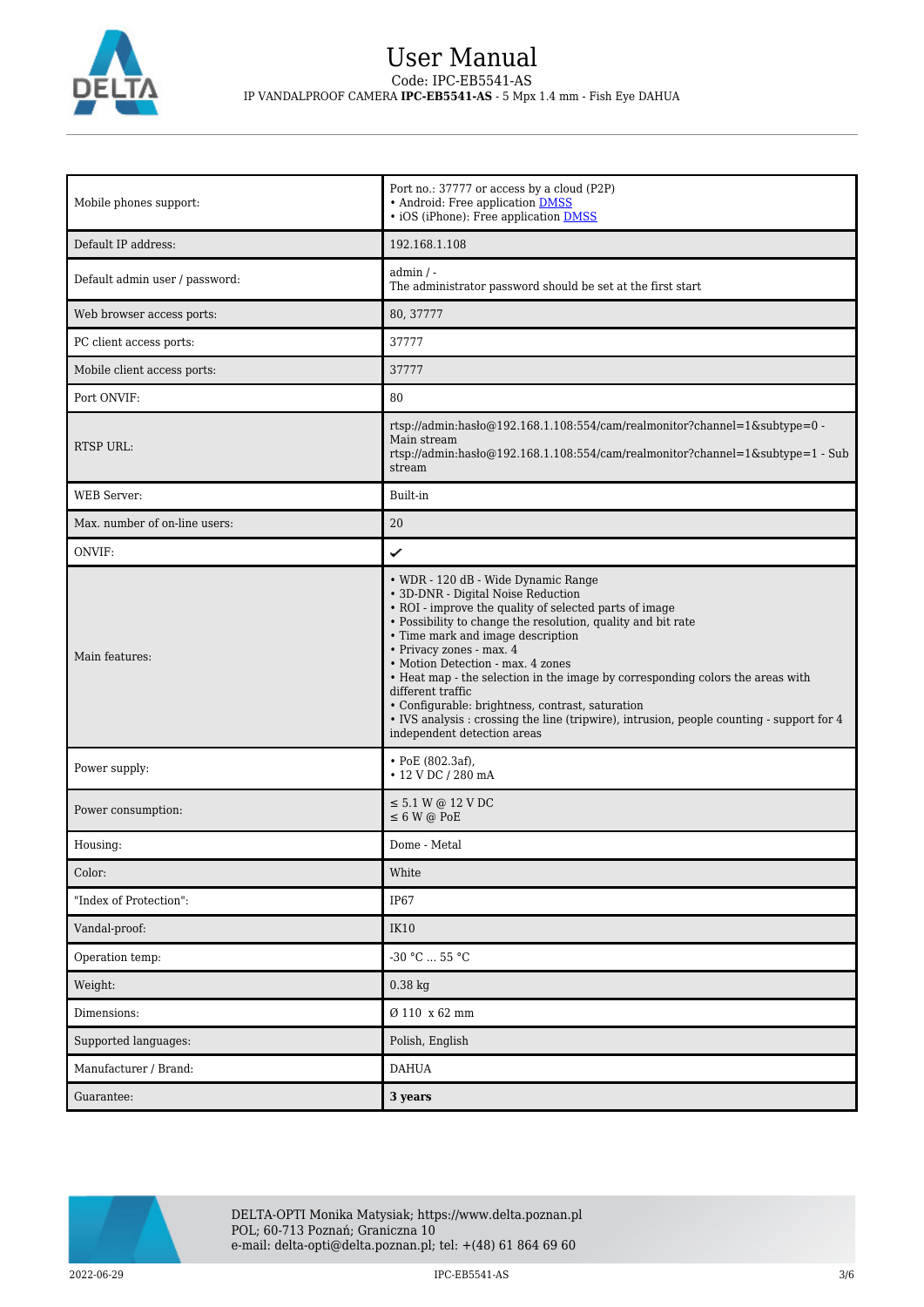

Camera view after remove the Dome cover:



Memory card slot:



RESET button:



Mounting side view:



DELTA-OPTI Monika Matysiak; https://www.delta.poznan.pl POL; 60-713 Poznań; Graniczna 10 e-mail: delta-opti@delta.poznan.pl; tel: +(48) 61 864 69 60

2022-06-29 IPC-EB5541-AS 4/6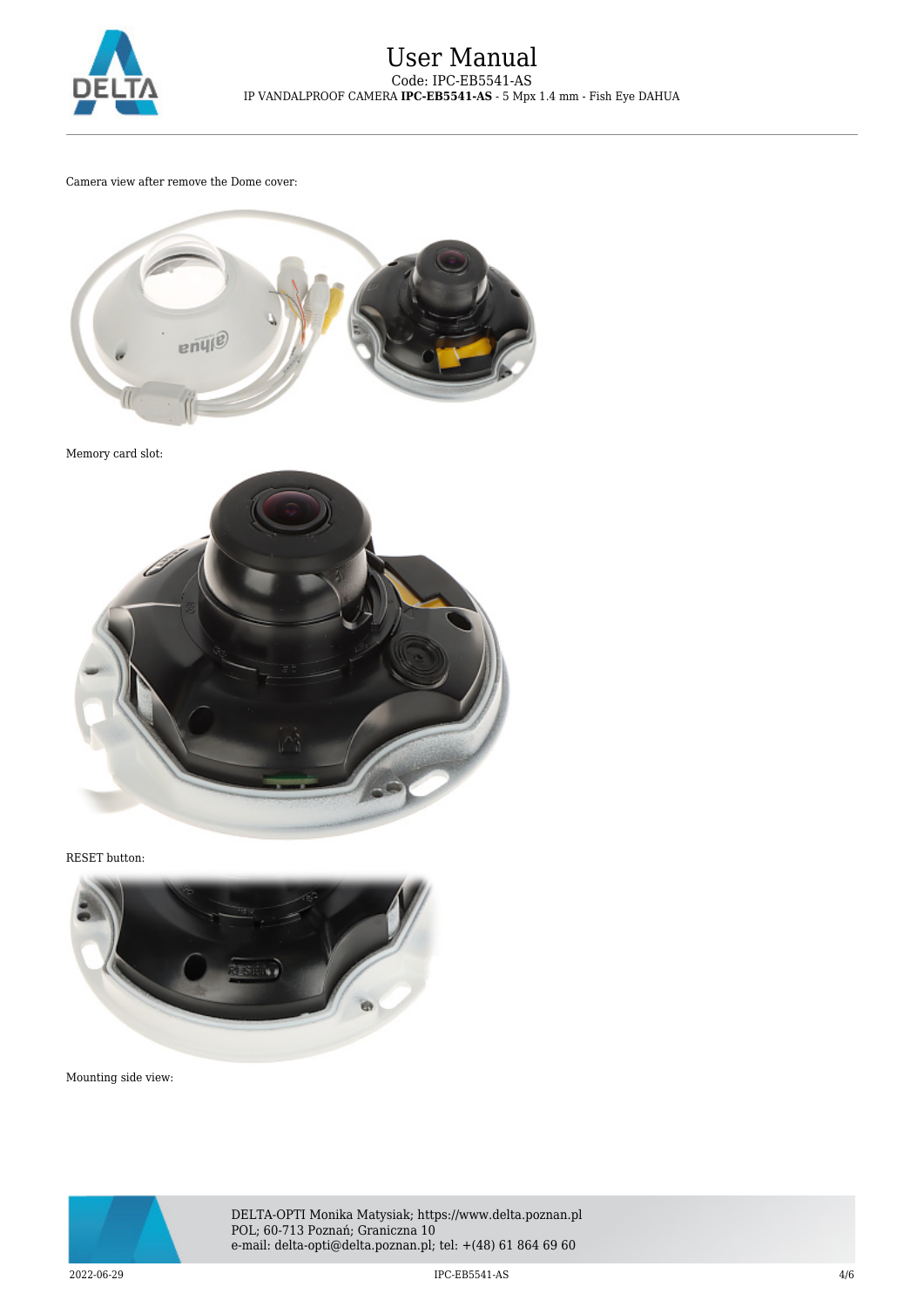



Connectors:



Connectors description: